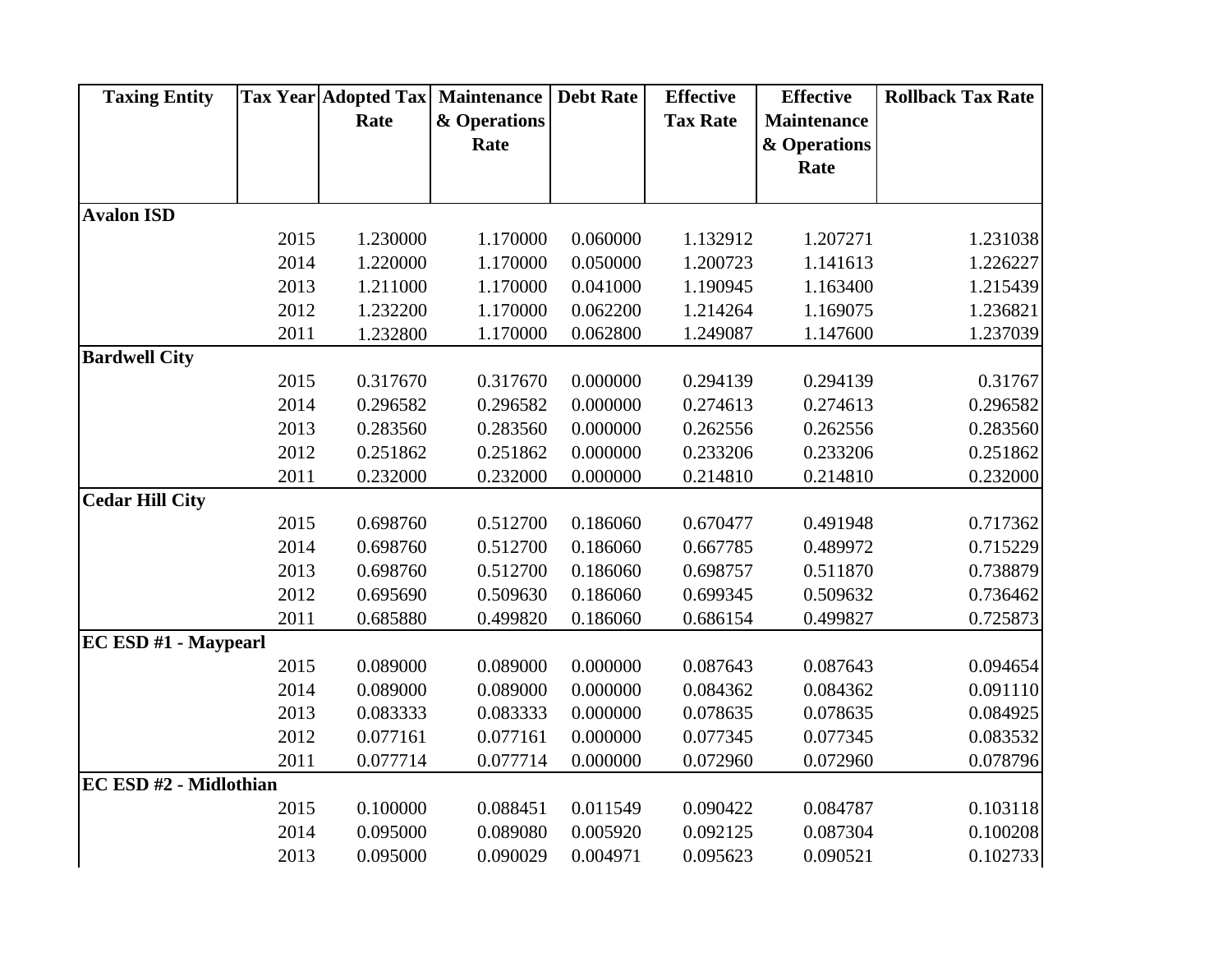|                           | 2012 | 0.095000 | 0.089926 | 0.005074 | 0.096408 | 0.088654 | 0.100820 |
|---------------------------|------|----------|----------|----------|----------|----------|----------|
|                           | 2011 | 0.095000 | 0.087359 | 0.007641 | 0.092781 | 0.085035 | 0.099478 |
| EC ESD #3 - Italy         |      |          |          |          |          |          |          |
|                           | 2015 | 0.100000 | 0.100000 | 0.000000 | 0.058704 | 0.058704 | 0.063400 |
|                           | 2014 | 0.060000 | 0.060000 | 0.000000 | 0.058809 | 0.058809 | 0.063513 |
|                           | 2013 | 0.060000 | 0.060000 | 0.000000 | 0.030197 | 0.030197 | 0.032612 |
|                           | 2012 | 0.030000 | 0.030000 | 0.000000 | 0.030298 | 0.030298 | 0.032721 |
|                           | 2011 | 0.030000 | 0.030000 | 0.000000 | 0.030748 | 0.030748 | 0.033207 |
| EC ESD #4 - Red Oak       |      |          |          |          |          |          |          |
|                           | 2015 | 0.100000 | 0.100000 | 0.000000 | 0.029225 | 0.029225 | 0.031563 |
|                           | 2014 | 0.030000 | 0.030000 | 0.000000 | 0.029110 | 0.029110 | 0.031438 |
|                           | 2013 | 0.030000 | 0.030000 | 0.000000 | 0.030251 | 0.030251 | 0.032671 |
|                           | 2012 | 0.030000 | 0.030000 | 0.000000 | 0.030262 | 0.030262 | 0.032682 |
|                           | 2011 | 0.030000 | 0.030000 | 0.000000 | 0.030399 | 0.030399 | 0.032830 |
| EC ESD #5 - Ferris        |      |          |          |          |          |          |          |
|                           | 2015 | 0.030000 | 0.030000 | 0.000000 | 0.025623 | 0.025623 | 0.027672 |
|                           | 2014 | 0.030000 | 0.030000 | 0.000000 | 0.029563 | 0.029563 | 0.031928 |
|                           | 2013 | 0.030000 | 0.030000 | 0.000000 | 0.030273 | 0.030273 | 0.032694 |
|                           | 2012 | 0.030000 | 0.030000 | 0.000000 | 0.030249 | 0.030249 | 0.032668 |
|                           | 2011 | 0.030000 | 0.030000 | 0.000000 | 0.030752 | 0.030752 | 0.033212 |
| EC ESD #6 - Waxahachie    |      |          |          |          |          |          |          |
|                           | 2015 | 0.060000 | 0.060000 | 0.000000 | 0.048073 | 0.048073 | 0.051918 |
|                           | 2014 | 0.050000 | 0.050000 | 0.000000 | 0.048241 | 0.048241 | 0.052100 |
|                           | 2013 | 0.050000 | 0.050000 | 0.000000 | 0.049181 | 0.049181 | 0.053115 |
|                           | 2012 | 0.050000 | 0.050000 | 0.000000 | 0.050783 | 0.050783 | 0.054845 |
|                           | 2011 | 0.050000 | 0.050000 | 0.000000 | 0.060095 | 0.060095 | 0.064902 |
| EC ESD #7 -Bristol        |      |          |          |          |          |          |          |
|                           | 2015 | 0.030000 | 0.030000 | 0.000000 | 0.029317 | 0.029317 | 0.031662 |
|                           | 2014 | 0.030000 | 0.030000 | 0.000000 | 0.029118 | 0.029118 | 0.031447 |
|                           | 2013 | 0.030000 | 0.030000 | 0.000000 | 0.030026 | 0.030026 | 0.032428 |
|                           | 2012 | 0.030000 | 0.030000 | 0.000000 | 0.029825 | 0.029825 | 0.032211 |
|                           | 2011 | 0.030000 | 0.030000 | 0.000000 | 0.030088 | 0.030088 | 0.032495 |
| <b>EC ESD #8 - Avalon</b> |      |          |          |          |          |          |          |
|                           |      |          |          |          |          |          |          |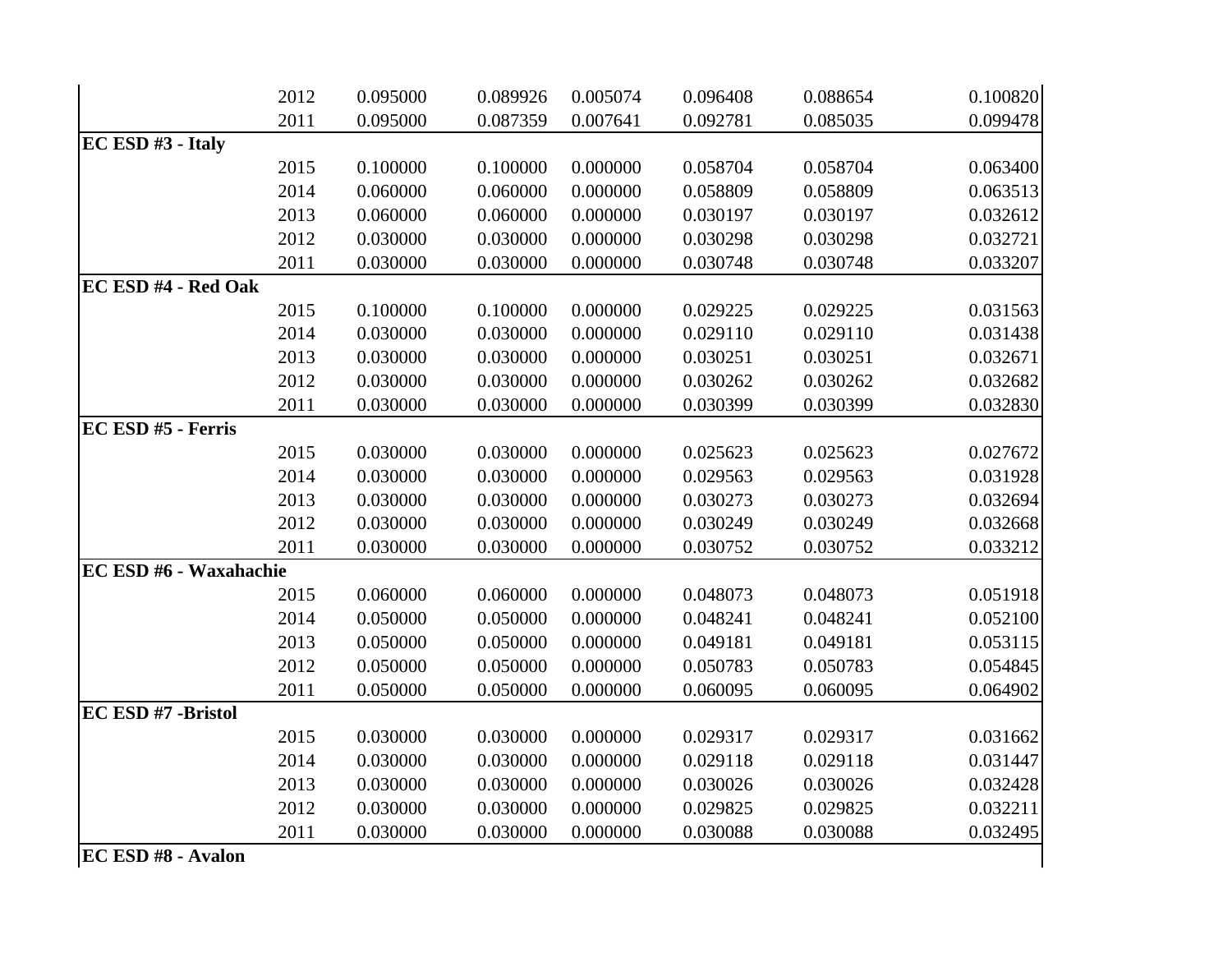|                                      | 2015 | 0.100000 | 0.062000 | 0.038000 | 0.095240                 | 0.057143 | 0.099559 |
|--------------------------------------|------|----------|----------|----------|--------------------------|----------|----------|
|                                      | 2014 | 0.100000 | 0.060000 | 0.040000 | 0.099415                 | 0.059228 | 0.103535 |
|                                      | 2013 | 0.100000 | 0.059577 | 0.040423 | 0.097398                 | 0.056490 | 0.101432 |
|                                      | 2012 | 0.100000 | 0.058000 | 0.042000 | 0.098375                 | 0.054368 | 0.100739 |
|                                      | 2011 | 0.100000 | 0.055267 | 0.044733 | 0.102717                 | 0.057507 | 0.106840 |
| EC ESD #9 - Palmer                   |      |          |          |          |                          |          |          |
|                                      | 2015 | 0.060000 | 0.060000 | 0.000000 | 0.057662                 | 0.057662 | 0.062274 |
|                                      | 2014 | 0.060000 | 0.060000 | 0.000000 | 0.057913                 | 0.057913 | 0.062546 |
|                                      | 2013 | 0.060000 | 0.060000 | 0.000000 | 0.029979                 | 0.029979 | 0.032377 |
|                                      | 2012 | 0.030000 | 0.030000 | 0.000000 | 0.030646                 | 0.030646 | 0.033097 |
|                                      | 2011 | 0.030000 | 0.030000 | 0.000000 | 0.030572                 | 0.030572 | 0.033017 |
| <b>EC Fresh Water Supply Dist #1</b> |      |          |          |          |                          |          |          |
|                                      | 2015 | 1.000000 | 1.000000 | 0.000000 | N/A                      | N/A      | N/A      |
|                                      | 2014 | 1.000000 | 1.000000 | 0.000000 | N/A                      | N/A      | N/A      |
|                                      | 2013 |          |          |          | Entity not in existence. |          |          |
|                                      | 2012 |          |          |          | Entity not in existence. |          |          |
|                                      | 2011 |          |          |          | Entity not in existence. |          |          |
| <b>Ellis County</b>                  |      |          |          |          |                          |          |          |
|                                      | 2015 | 0.380091 | 0.323586 | 0.056505 | 0.355138                 | 0.299841 | 0.380333 |
|                                      | 2014 | 0.380091 | 0.323607 | 0.056484 | 0.373478                 | 0.321967 | 0.404208 |
|                                      | 2013 | 0.380091 | 0.321308 | 0.058783 | 0.378477                 | 0.316624 | 0.400736 |
|                                      | 2012 | 0.380091 | 0.320844 | 0.059247 | 0.390119                 | 0.327715 | 0.413179 |
|                                      | 2011 | 0.380091 | 0.320337 | 0.059754 | 0.364828                 | 0.304284 | 0.388380 |
| <b>Ellis County Lateral Road</b>     |      |          |          |          |                          |          |          |
|                                      | 2015 | 0.033508 | 0.033508 | 0.000000 | 0.031276                 | 0.031276 | 0.033778 |
|                                      | 2014 | 0.033508 | 0.033508 | 0.000000 | 0.032899                 | 0.032899 | 0.035530 |
|                                      | 2013 | 0.033508 | 0.033508 | 0.000000 | 0.033342                 | 0.033342 | 0.036009 |
|                                      | 2012 | 0.033508 | 0.033508 | 0.000000 | 0.034436                 | 0.034436 | 0.037190 |
|                                      | 2011 | 0.033508 | 0.033508 | 0.000000 | 0.033937                 | 0.033937 | 0.036651 |
| <b>Ennis City</b>                    |      |          |          |          |                          |          |          |
|                                      | 2015 | 0.669174 | 0.439891 | 0.229283 | 0.659568                 | 0.407308 | 0.669175 |
|                                      | 2014 | 0.695000 | 0.429183 | 0.265817 | 0.710223                 | 0.458543 | 0.761043 |
|                                      | 2013 | 0.695000 | 0.448714 | 0.246286 | 0.681152                 | 0.447870 | 0.729985 |
|                                      |      |          |          |          |                          |          |          |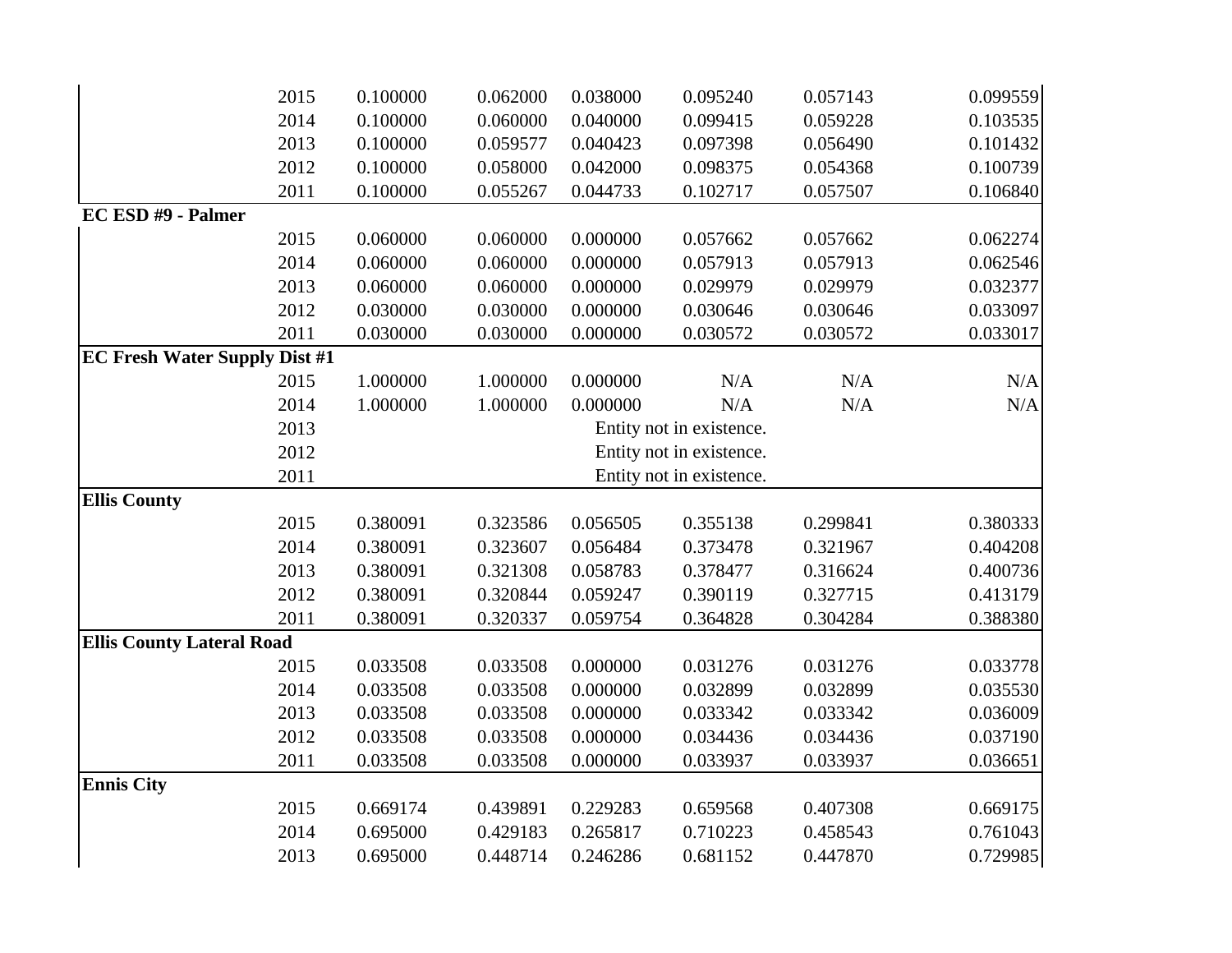|                           | 2012 | 0.695000 | 0.456978 | 0.238022 | 0.696072 | 0.442469 | 0.715888 |
|---------------------------|------|----------|----------|----------|----------|----------|----------|
|                           | 2011 | 0.695000 | 0.447140 | 0.253260 | 0.683866 | 0.422758 | 0.709842 |
| <b>Ennis ISD</b>          |      |          |          |          |          |          |          |
|                           | 2015 | 1.540000 | 1.040000 | 0.500000 | 1.432521 | 1.022366 | 1.556231 |
|                           | 2014 | 1.540000 | 1.040000 | 0.500000 | 1.558516 | 1.038606 | 1.556455 |
|                           | 2013 | 1.540000 | 1.040000 | 0.500000 | 1.522168 | 1.045700 | 1.577288 |
|                           | 2012 | 1.540000 | 1.040000 | 0.500000 | 1.536983 | 1.061149 | 1.542529 |
|                           | 2011 | 1.540000 | 1.040000 | 0.500000 | 1.511020 | 1.048900 | 1.541000 |
| <b>Ferris City</b>        |      |          |          |          |          |          |          |
|                           | 2015 | 0.687134 | 0.430232 | 0.256902 | 0.671200 | 0.412631 | 0.702543 |
|                           | 2014 | 0.687134 | 0.422427 | 0.264707 | 0.690443 | 0.424460 | 0.725548 |
|                           | 2013 | 0.687134 | 0.422427 | 0.264707 | 0.684301 | 0.412341 | 0.711228 |
|                           | 2012 | 0.687134 | 0.414048 | 0.273086 | 0.687880 | 0.418705 | 0.725287 |
|                           | 2011 | 0.687134 | 0.418210 | 0.268924 | 0.701940 | 0.431551 | 0.734999 |
| <b>Ferris ISD</b>         |      |          |          |          |          |          |          |
|                           | 2015 | 1.355000 | 1.040000 | 0.315000 | 1.257822 | 1.052061 | 1.376327 |
|                           | 2014 | 1.325000 | 1.040000 | 0.285000 | 1.295007 | 1.045146 | 1.335427 |
|                           | 2013 | 1.310000 | 1.040000 | 0.270000 | 1.310413 | 1.050400 | 1.351653 |
|                           | 2012 | 1.310000 | 1.040000 | 0.270000 | 1.324961 | 1.079120 | 1.333081 |
|                           | 2011 | 1.306300 | 1.040000 | 0.266300 | 1.436986 | 1.036200 | 1.342452 |
| <b>Frost ISD</b>          |      |          |          |          |          |          |          |
|                           | 2015 | 1.230750 | 1.170000 | 0.060750 | 1.223600 | 1.170000 | 1.230750 |
|                           | 2014 | 1.240400 | 1.125400 | 0.115000 | 1.200400 | 1.170000 | 1.240400 |
|                           | 2013 | 1.255000 | 1.170000 | 0.085000 | 1.273000 | 1.170000 | 1.313000 |
|                           | 2012 | 1.255000 | 1.170000 | 0.085000 | 1.306200 | 1.212900 | 1.346200 |
|                           | 2011 | 1.255000 | 1.170000 | 0.085000 | 1.255000 | 1.170000 | 1.255000 |
| <b>Garrett City</b>       |      |          |          |          |          |          |          |
|                           | 2015 | 0.500000 | 0.500000 | 0.000000 | 0.471620 | 0.471620 | 0.509349 |
|                           | 2014 | 0.468793 | 0.468793 | 0.000000 | 0.434068 | 0.434068 | 0.468793 |
|                           | 2013 | 0.445091 | 0.445091 | 0.000000 | 0.445091 | 0.445091 | 0.480698 |
|                           | 2012 | 0.466566 | 0.466566 | 0.000000 | 0.432006 | 0.432006 | 0.466566 |
|                           | 2011 | 0.427768 | 0.427768 | 0.000000 | 0.396082 | 0.396082 | 0.427768 |
| <b>Glenn Heights City</b> |      |          |          |          |          |          |          |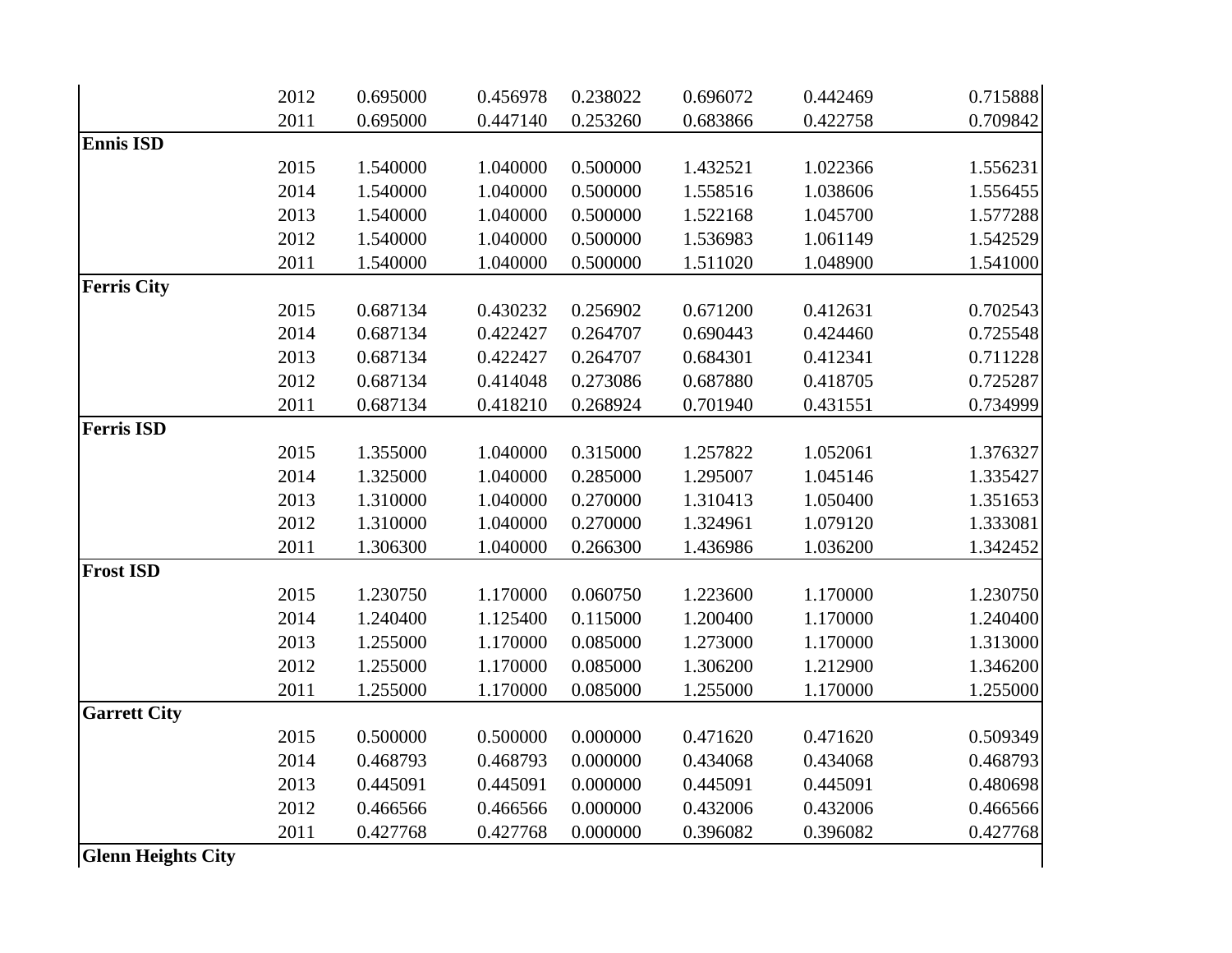|                           | 2015 | 0.793400 | 0.682474 | 0.110926 | 0.735130 | 0.631922                                          | 0.793401 |
|---------------------------|------|----------|----------|----------|----------|---------------------------------------------------|----------|
|                           | 2014 | 0.795000 | 0.683390 | 0.111610 | 0.766348 | 0.654447                                          | 0.818370 |
|                           | 2013 | 0.795000 | 0.678914 | 0.116086 | 0.797155 | 0.681014                                          | 0.851581 |
|                           | 2012 | 0.795000 | 0.679065 | 0.115935 | 0.822065 | 0.652941                                          | 0.821111 |
|                           | 2011 | 0.795000 | 0.631400 | 0.163600 | 0.807553 | 0.661674                                          | 0.878252 |
| <b>Grand Prairie City</b> |      |          |          |          |          |                                                   |          |
|                           | 2015 | 0.669998 | 0.484892 | 0.185106 | 0.652123 | 0.462393                                          | 0.674490 |
|                           | 2014 | 0.669998 | 0.484892 | 0.185106 | 0.636099 | 0.450799                                          | 0.671968 |
|                           | 2013 | 0.669998 | 0.484892 | 0.185106 | 0.654841 | 0.466582                                          | 0.689014 |
|                           | 2012 | 0.669998 | 0.484892 | 0.185106 | 0.662178 | 0.465811                                          | 0.688180 |
|                           | 2011 | 0.669998 | 0.484892 | 0.185106 | 0.673023 | 0.467712                                          | 0.690233 |
| <b>Italy City</b>         |      |          |          |          |          |                                                   |          |
|                           | 2015 | 0.974714 | 0.483502 | 0.491212 | 0.974714 | 0.543607                                          | 1.007720 |
|                           | 2014 | 1.011600 | 0.484854 | 0.526746 | 1.011600 | 0.558057                                          | 1.052647 |
|                           | 2013 | 1.011456 | 0.480910 | 0.530546 | 1.011456 | 0.543005                                          | 1.039244 |
|                           | 2012 | 0.996060 | 0.472795 | 0.523265 | 0.996060 | 0.520067                                          | 1.022023 |
|                           | 2011 | 0.964139 | 0.442302 | 0.521837 | 0.964139 | 0.503903                                          | 1.009538 |
| <b>Italy ISD</b>          |      |          |          |          |          |                                                   |          |
|                           | 2015 | 1.585000 | 1.170000 | 0.415000 | 1.162744 | 1.191278                                          | 1.619974 |
|                           | 2014 | 1.246960 | 1.170000 | 0.076960 | 1.226394 | 1.166968                                          | 1.252828 |
|                           | 2013 | 1.246960 | 1.170000 | 0.076960 | 1.249539 | 1.217500                                          | 1.252712 |
|                           | 2012 | 1.246960 | 1.170000 | 0.076960 | 1.256834 | 1.186502                                          | 1.342001 |
|                           | 2011 | 1.246960 | 1.170000 | 0.076960 | 1.273251 | 1.433560                                          | 1.253533 |
| <b>Levee District #2</b>  |      |          |          |          |          |                                                   |          |
|                           | 2015 | 2.000000 |          |          |          | Tax rate per acre. No additional tax rates apply. |          |
|                           | 2014 | 2.000000 |          |          |          | Tax rate per acre. No additional tax rates apply. |          |
|                           | 2013 | 2.000000 |          |          |          | Tax rate per acre. No additional tax rates apply. |          |
|                           | 2012 | 2.000000 |          |          |          | Tax rate per acre. No additional tax rates apply. |          |
|                           | 2011 | 2.000000 |          |          |          | Tax rate per acre. No additional tax rates apply. |          |
| <b>Levee District #3</b>  |      |          |          |          |          |                                                   |          |
|                           | 2015 | 8.000000 |          |          |          | Tax rate per acre. No additional tax rates apply. |          |
|                           | 2014 | 8.000000 |          |          |          | Tax rate per acre. No additional tax rates apply. |          |
|                           | 2013 | 8.000000 |          |          |          | Tax rate per acre. No additional tax rates apply. |          |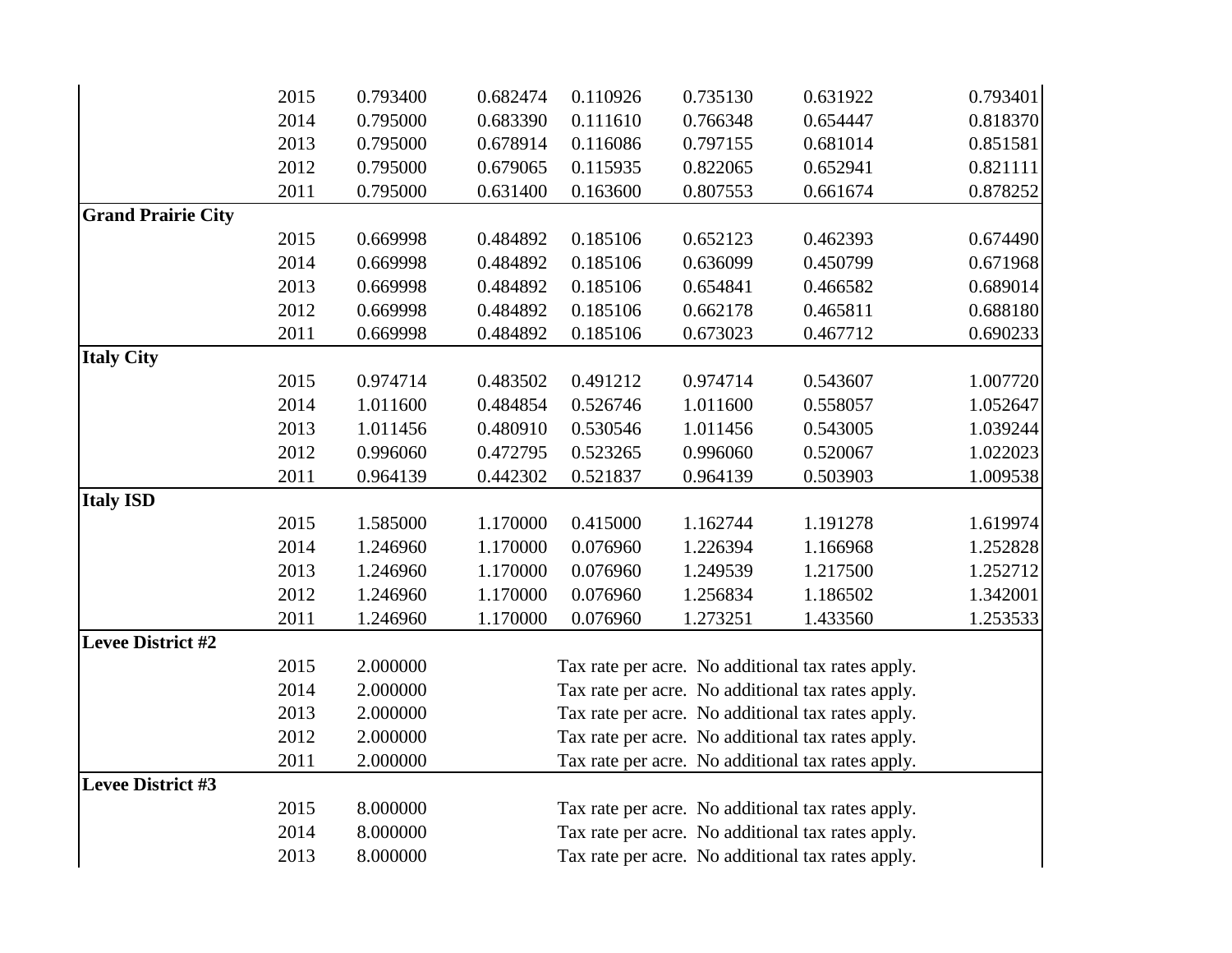|                          | 2012 | 8.000000 |          |          |                                        | Tax rate per acre. No additional tax rates apply. |          |
|--------------------------|------|----------|----------|----------|----------------------------------------|---------------------------------------------------|----------|
|                          | 2011 | 8.000000 |          |          |                                        | Tax rate per acre. No additional tax rates apply. |          |
| <b>Levee District #4</b> |      |          |          |          |                                        |                                                   |          |
|                          | 2015 | 0.250000 |          |          |                                        | Tax rate per acre. No additional tax rates apply. |          |
|                          | 2014 | 0.250000 |          |          |                                        | Tax rate per acre. No additional tax rates apply. |          |
|                          | 2013 | 0.250000 |          |          |                                        | Tax rate per acre. No additional tax rates apply. |          |
|                          | 2012 | 0.250000 |          |          |                                        | Tax rate per acre. No additional tax rates apply. |          |
|                          | 2011 | 0.000000 |          |          | No taxes billed or collected for year. |                                                   |          |
| <b>Mansfield City</b>    |      |          |          |          |                                        |                                                   |          |
|                          | 2015 | 0.710000 | 0.468325 | 0.241675 | 0.720352                               | 0.474735                                          | 0.754388 |
|                          | 2014 | 0.710000 | 0.470977 | 0.239023 | 0.689172                               | 0.445588                                          | 0.720258 |
|                          | 2013 | 0.710000 | 0.462490 | 0.247510 | 0.680123                               | 0.428485                                          | 0.726953 |
|                          | 2012 | 0.710000 | 0.451130 | 0.258870 | 0.722700                               | 0.459600                                          | 0.780900 |
|                          | 2011 | 0.710000 | 0.454328 | 0.255672 | N/A                                    | N/A                                               | N/A      |
| <b>Maypearl City</b>     |      |          |          |          |                                        |                                                   |          |
|                          | 2015 | 0.594862 | 0.594862 | 0.000000 | 0.815843                               | 0.550799                                          | 0.594862 |
|                          | 2014 | 0.834661 | 0.563503 | 0.271158 | 0.834661                               | 0.564957                                          | 0.881311 |
|                          | 2013 | 0.830000 | 0.561825 | 0.268175 | 0.791166                               | 0.522649                                          | 0.832635 |
|                          | 2012 | 0.775978 | 0.512629 | 0.263349 | 0.775979                               | 0.498502                                          | 0.801731 |
|                          | 2011 | 0.778179 | 0.499908 | 0.278271 | 0.778180                               | 0.508670                                          | 0.827634 |
| <b>Maypearl ISD</b>      |      |          |          |          |                                        |                                                   |          |
|                          | 2015 | 1.346000 | 1.040000 | 0.306000 | 1.301471                               | 1.040128                                          | 1.395199 |
|                          | 2014 | 1.346000 | 1.040000 | 0.306000 | 1.368584                               | 1.045140                                          | 1.377931 |
|                          | 2013 | 1.346590 | 1.040000 | 0.306590 | 1.390609                               | 1.042800                                          | 1.370746 |
|                          | 2012 | 1.359000 | 1.040000 | 0.319000 | 1.366437                               | 1.071356                                          | 1.375989 |
|                          | 2011 | 1.359000 | 1.040000 | 0.319000 | 1.351505                               | 1.055110                                          | 1.359050 |
| <b>Midlothian City</b>   |      |          |          |          |                                        |                                                   |          |
|                          | 2015 | 0.708244 | 0.354757 | 0.353487 | 0.653903                               | 0.330123                                          | 0.710019 |
|                          | 2014 | 0.708244 | 0.357561 | 0.350683 | 0.633938                               | 0.283931                                          | 0.657328 |
|                          | 2013 | 0.658244 | 0.294816 | 0.363428 | 0.626541                               | 0.272978                                          | 0.658244 |
|                          | 2012 | 0.650000 | 0.283204 | 0.366796 | 0.677823                               | 0.284581                                          | 0.674143 |
|                          | 2011 | 0.650000 | 0.272313 | 0.377687 | 0.683676                               | 0.288094                                          | 0.688828 |
| <b>Midlothian ISD</b>    |      |          |          |          |                                        |                                                   |          |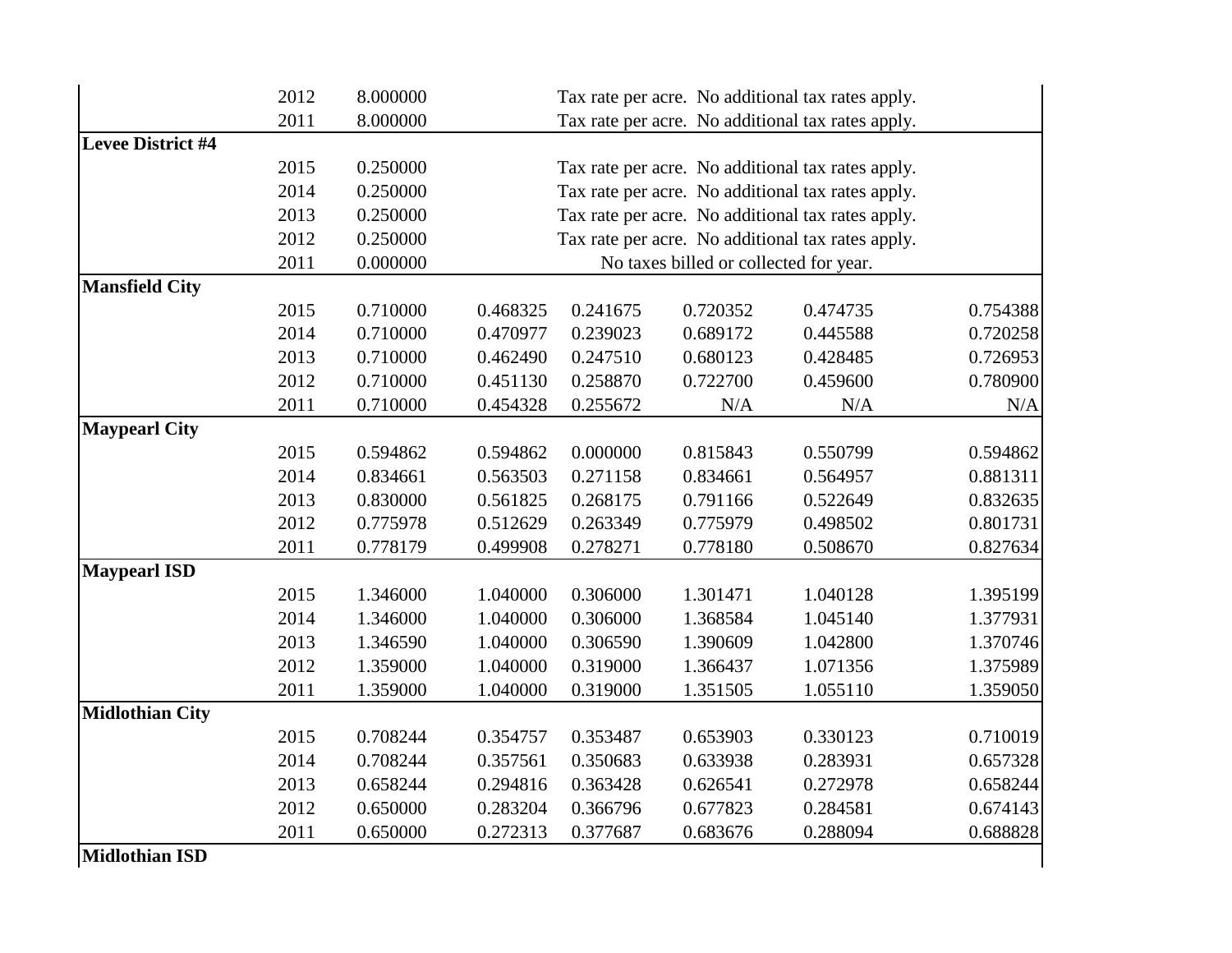|                                           | 2015 | 1.540000                 | 1.040000 | 0.500000 | 1.401979                 | 1.066300                                                                           | 1.618640 |
|-------------------------------------------|------|--------------------------|----------|----------|--------------------------|------------------------------------------------------------------------------------|----------|
|                                           | 2014 | 1.540000                 | 1.040000 | 0.500000 | 1.479018                 | 1.028921                                                                           | 1.552444 |
|                                           | 2013 | 1.540000                 | 1.040000 | 0.500000 | 1.499337                 | 1.042200                                                                           | 1.645122 |
|                                           | 2012 | 1.540000                 | 1.040000 | 0.500000 | 1.617568                 | 1.041837                                                                           | 1.685922 |
|                                           | 2011 | 1.540000                 | 1.040000 | 0.500000 | 1.463116                 | 1.047800                                                                           | 1.548201 |
| <b>Midtown District PID (Commercial)</b>  |      |                          |          |          |                          |                                                                                    |          |
|                                           | 2015 | 0.070000                 |          |          |                          | Property Improvement District. No additional tax rates apply.                      |          |
|                                           | 2014 | 0.070000                 |          |          |                          | Property Improvement District. No additional tax rates apply.                      |          |
|                                           | 2013 | 0.070000                 |          |          |                          | Property Improvement District. No additional tax rates apply.                      |          |
|                                           | 2012 | 0.070000                 |          |          |                          | Property Improvement District. No additional tax rates apply.                      |          |
|                                           | 2011 | 0.070000                 |          |          |                          | Property Improvement District. No additional tax rates apply.                      |          |
| <b>Midtown District PID (Residential)</b> |      |                          |          |          |                          |                                                                                    |          |
|                                           | 2015 | 0.120000                 |          |          |                          | Property Improvement District. No additional tax rates apply.                      |          |
|                                           | 2014 | 0.120000                 |          |          |                          | Property Improvement District. No additional tax rates apply.                      |          |
|                                           | 2013 | 0.120000                 |          |          |                          | Property Improvement District. No additional tax rates apply.                      |          |
|                                           | 2012 | 0.120000                 |          |          |                          | Property Improvement District. No additional tax rates apply.                      |          |
|                                           | 2011 | 0.120000                 |          |          |                          | Property Improvement District. No additional tax rates apply.                      |          |
| <b>Milford City</b>                       |      |                          |          |          |                          |                                                                                    |          |
|                                           | 2015 | 0.510632                 | 0.510632 | 0.000000 | 0.510632                 | 0.510632                                                                           | 0.551482 |
|                                           | 2014 | 0.518596                 | 0.518596 | 0.000000 | 0.518596                 | 0.518596                                                                           | 0.560083 |
|                                           | 2013 | 0.500000                 | 0.500000 | 0.000000 | 0.463800                 | 0.463800                                                                           | 0.500904 |
|                                           | 2012 | 0.470000                 | 0.470000 | 0.000000 | 0.437496                 | 0.437390                                                                           | 0.472381 |
|                                           | 2011 | 0.430000                 | 0.430000 | 0.000000 | 0.408951                 | 0.408908                                                                           | 0.441620 |
| <b>Milford ISD</b>                        |      |                          |          |          |                          |                                                                                    |          |
|                                           | 2015 | 1.170000                 | 1.170000 | 0.000000 | 1.119820                 | 1.178930                                                                           | 1.170000 |
|                                           | 2014 | 1.170000                 | 1.170000 | 0.000000 | 1.162186                 | 1.169010                                                                           | 1.170000 |
|                                           | 2013 | 1.170000                 | 1.170000 | 0.000000 | 1.185210                 | 1.002640                                                                           | 1.170000 |
|                                           | 2012 | 1.170000                 | 1.170000 | 0.000000 | 1.057238                 | 1.140200                                                                           | 1.177070 |
|                                           | 2011 | 1.158395                 | 1.040000 | 0.118395 | 1.072566                 | 1.016650                                                                           | 1.158445 |
| North Grove PID                           |      |                          |          |          |                          |                                                                                    |          |
|                                           | 2015 |                          |          |          |                          | Taxes paid into Improvement District as an annual installment. No tax rates apply. |          |
|                                           | 2014 |                          |          |          | Entity not in existence. |                                                                                    |          |
|                                           | 2013 | Entity not in existence. |          |          |                          |                                                                                    |          |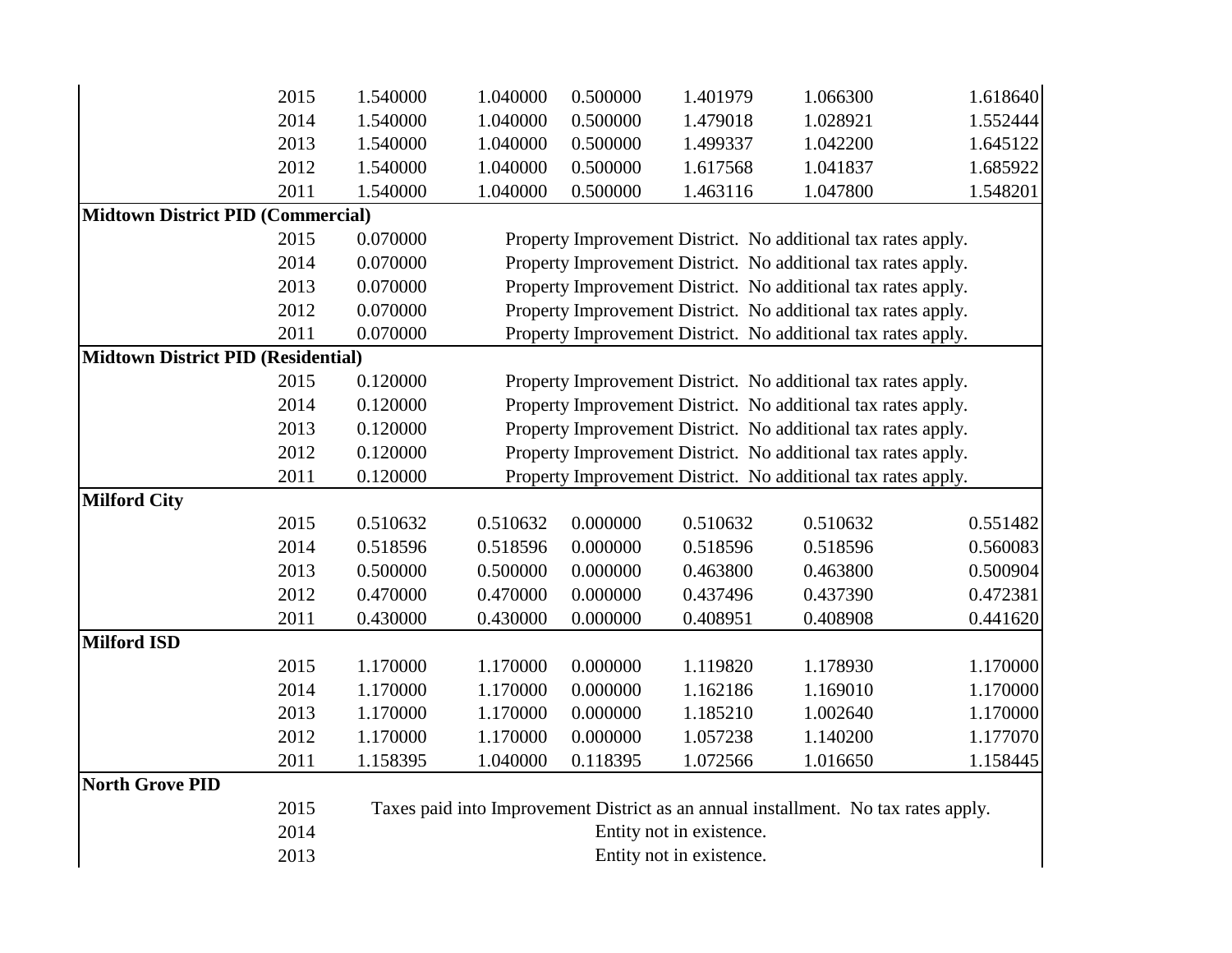|                        | 2012 |          |          |          | Entity not in existence. |          |          |
|------------------------|------|----------|----------|----------|--------------------------|----------|----------|
|                        | 2011 |          |          |          | Entity not in existence. |          |          |
| <b>Oak Leaf City</b>   |      |          |          |          |                          |          |          |
|                        | 2015 | 0.386480 | 0.386480 | 0.000000 | 0.378245                 | 0.378245 | 0.408504 |
|                        | 2014 | 0.386480 | 0.386480 | 0.000000 | 0.372906                 | 0.372906 | 0.402738 |
|                        | 2013 | 0.386480 | 0.386480 | 0.000000 | 0.387944                 | 0.387944 | 0.418979 |
|                        | 2012 | 0.386480 | 0.386480 | 0.000000 | 0.357852                 | 0.357852 | 0.386480 |
|                        | 2011 | 0.354539 | 0.354539 | 0.000000 | 0.354539                 | 0.354539 | 0.382902 |
| <b>Ovilla City</b>     |      |          |          |          |                          |          |          |
|                        | 2015 | 0.700000 | 0.532000 | 0.168000 | 0.640941                 | 0.486590 | 0.735361 |
|                        | 2014 | 0.671900 | 0.510100 | 0.161800 | 0.655815                 | 0.489884 | 0.730090 |
|                        | 2013 | 0.671900 | 0.501900 | 0.170000 | 0.671933                 | 0.500782 | 0.752068 |
|                        | 2012 | 0.667500 | 0.497500 | 0.170000 | 0.669327                 | 0.497506 | 0.748002 |
|                        | 2011 | 0.663800 | 0.493400 | 0.170400 | 0.695600                 | 0.456985 | 0.663800 |
| <b>Palmer City</b>     |      |          |          |          |                          |          |          |
|                        | 2015 | 0.689500 | 0.285993 | 0.403507 | 0.649265                 | 0.327534 | 0.668911 |
|                        | 2014 | 0.689500 | 0.247136 | 0.442364 | 0.661210                 | 0.344335 | 0.719926 |
|                        | 2013 | 0.689500 | 0.272085 | 0.417415 | 0.699155                 | 0.362208 | 0.719722 |
|                        | 2012 | 0.689500 | 0.277231 | 0.412269 | 0.725106                 | 0.366372 | 0.727910 |
|                        | 2011 | 0.689500 | 0.272023 | 0.417477 | 0.648394                 | 0.328889 | 0.695400 |
| <b>Palmer ISD</b>      |      |          |          |          |                          |          |          |
|                        | 2015 | 1.533700 | 1.170000 | 0.363700 | 1.429119                 | 1.179139 | 1.539622 |
|                        | 2014 | 1.550000 | 1.170000 | 0.380000 | 1.232378                 | 1.161505 | 1.550831 |
|                        | 2013 | 1.270000 | 1.170000 | 0.100000 | 1.265561                 | 1.176200 | 1.281137 |
|                        | 2012 | 1.270000 | 1.170000 | 0.100000 | 1.302296                 | 1.197938 | 1.284326 |
|                        | 2011 | 1.270000 | 1.170000 | 0.100000 | 1.303784                 | 1.175400 | 1.282013 |
| <b>Pecan Hill City</b> |      |          |          |          |                          |          |          |
|                        | 2015 | 0.312110 | 0.312110 | 0.000000 | 0.312110                 | 0.312110 | 0.337078 |
|                        | 2014 | 0.319192 | 0.319192 | 0.000000 | 0.319192                 | 0.319192 | 0.344727 |
|                        | 2013 | 0.328544 | 0.328544 | 0.000000 | 0.328544                 | 0.328544 | 0.354827 |
|                        | 2012 | 0.321756 | 0.321756 | 0.000000 | 0.321756                 | 0.321756 | 0.347496 |
|                        | 2011 | 0.316551 | 0.316551 | 0.000000 | 0.316551                 | 0.316551 | 0.341875 |
| <b>Red Oak City</b>    |      |          |          |          |                          |          |          |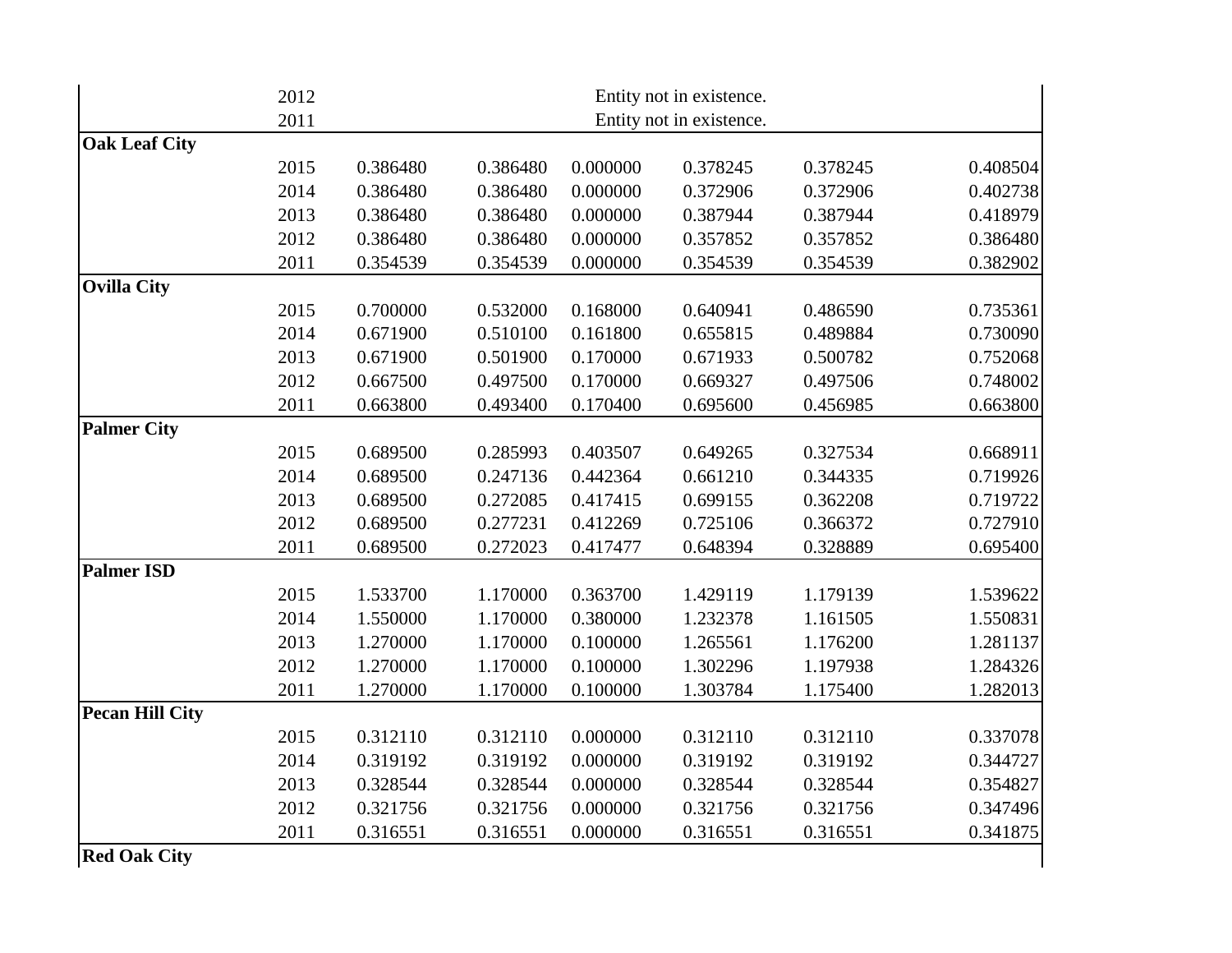|                         | 2015 | 0.649000 | 0.544300 | 0.104700 | 0.596756 | 0.509496 | 0.654933 |
|-------------------------|------|----------|----------|----------|----------|----------|----------|
|                         | 2014 | 0.649000 | 0.544500 | 0.104500 | 0.649550 | 0.554570 | 0.703451 |
|                         | 2013 | 0.649000 | 0.554100 | 0.094900 | 0.649747 | 0.560347 | 0.700061 |
|                         | 2012 | 0.649000 | 0.559700 | 0.089300 | 0.649753 | 0.565758 | 0.700269 |
|                         | 2011 | 0.649000 | 0.565100 | 0.083900 | 0.652953 | 0.557089 | 0.685509 |
| <b>Red Oak ISD</b>      |      |          |          |          |          |          |          |
|                         | 2015 | 1.540000 | 1.170000 | 0.370000 | 1.411024 | 1.341900 | 1.625609 |
|                         | 2014 | 1.540000 | 1.170000 | 0.370000 | N/A      | N/A      | N/A      |
|                         | 2013 | 1.540000 | 1.170000 | 0.370000 | 1.716400 | 1.276400 | 1.610000 |
|                         | 2012 | 1.540000 | 1.170000 | 0.370000 | 1.646480 | 1.207860 | 1.617000 |
|                         | 2011 | 1.540000 | 1.170000 | 0.370000 | N/A      | N/A      | N/A      |
| <b>Venus City</b>       |      |          |          |          |          |          |          |
|                         | 2015 | 0.879918 | 0.879918 | 0.000000 | 0.814739 | 0.814739 | 0.879918 |
|                         | 2014 | 0.893269 | 0.893269 | 0.000000 | 0.893269 | 0.893269 | 0.964730 |
|                         | 2013 | 0.900000 | 0.900000 | 0.000000 | 0.871046 | 0.871046 | 0.940729 |
|                         | 2012 | 0.900000 | 0.900000 | 0.000000 | 0.920293 | 0.920293 | 0.993916 |
|                         | 2011 | 0.846975 | 0.846975 | 0.000000 | N/A      | N/A      | N/A      |
| <b>Waxahachie City</b>  |      |          |          |          |          |          |          |
|                         | 2015 | 0.680000 | 0.446335 | 0.233665 | 0.641759 | 0.557073 | 0.696584 |
|                         | 2014 | 0.680000 | 0.442001 | 0.237999 | 0.665516 | 0.576421 | 0.732293 |
|                         | 2013 | 0.680000 | 0.442001 | 0.237999 | 0.692929 | 0.594015 | 0.744519 |
|                         | 2012 | 0.680000 | 0.442001 | 0.237999 | 0.683436 | 0.587826 | 0.727275 |
|                         | 2011 | 0.680000 | 0.394374 | 0.237446 | 0.697157 | 0.574857 | 0.731880 |
| <b>Waxahachie ISD</b>   |      |          |          |          |          |          |          |
|                         | 2015 | 1.553900 | 1.170000 | 0.383900 | 1.320254 | 1.140823 | 1.556247 |
|                         | 2014 | 1.428900 | 1.170000 | 0.258900 | N/A      | N/A      | N/A      |
|                         | 2013 | 1.428900 | 1.040000 | 0.388900 | 1.433925 | 1.055200 | 1.458731 |
|                         | 2012 | 1.428900 | 1.040000 | 0.388900 | 1.437300 | 1.043273 | 1.464600 |
|                         | 2011 | 1.428900 | 1.040000 | 0.388900 | 1.449614 | 1.015200 | 1.462797 |
| Waxahachie PID #1 (SF1) |      |          |          |          |          |          |          |

 Taxes paid into Improvement District as an annual installment. No tax rates apply.

 Taxes paid into Improvement District as an annual installment. No tax rates apply.

 Taxes paid into Improvement District as an annual installment. No tax rates apply.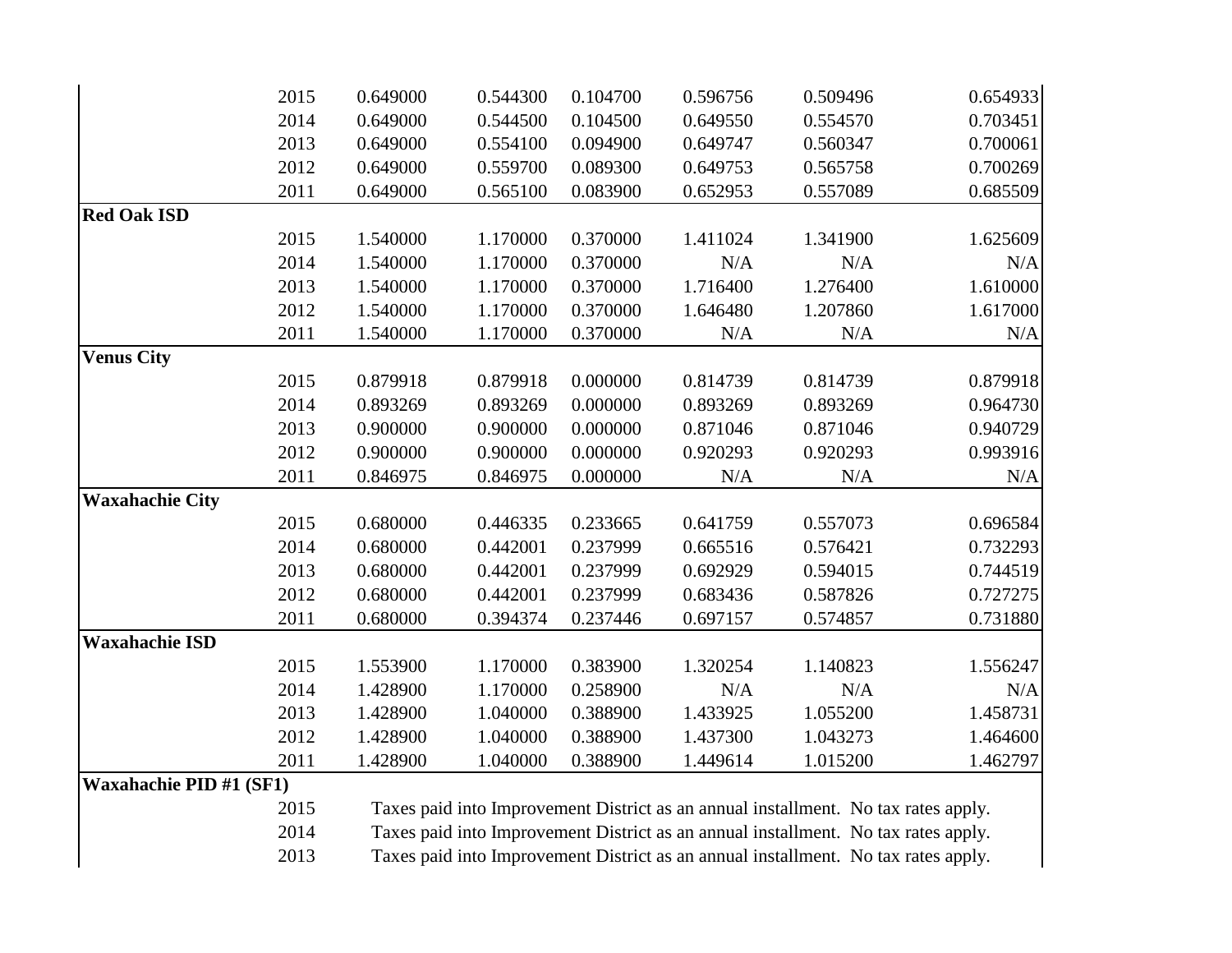| 2012                           | Taxes paid into Improvement District as an annual installment. No tax rates apply. |  |
|--------------------------------|------------------------------------------------------------------------------------|--|
| 2011                           | Taxes paid into Improvement District as an annual installment. No tax rates apply. |  |
| <b>Waxahachie PID #1 (SF2)</b> |                                                                                    |  |
| 2015                           | Taxes paid into Improvement District as an annual installment. No tax rates apply. |  |
| 2014                           | Taxes paid into Improvement District as an annual installment. No tax rates apply. |  |
| 2013                           | Taxes paid into Improvement District as an annual installment. No tax rates apply. |  |
| 2012                           | Taxes paid into Improvement District as an annual installment. No tax rates apply. |  |
| 2011                           | Taxes paid into Improvement District as an annual installment. No tax rates apply. |  |
| Waxahachie PID #1 (SF3)        |                                                                                    |  |
| 2015                           | Taxes paid into Improvement District as an annual installment. No tax rates apply. |  |
| 2014                           | Taxes paid into Improvement District as an annual installment. No tax rates apply. |  |
| 2013                           | Taxes paid into Improvement District as an annual installment. No tax rates apply. |  |
| 2012                           | Taxes paid into Improvement District as an annual installment. No tax rates apply. |  |
| 2011                           | Taxes paid into Improvement District as an annual installment. No tax rates apply. |  |

The county is providing this table of property tax rate information as a service to the residents of the county. Each individual taxing unit is responsible for calculating the property tax rates listed in this table pertaining to that taxing unit and providing that information to the county.

The adopted tax rate is the tax rate adopted by the governing body of a taxing unit.

The maintenance and operations rate is the component of the adopted tax rate of a taxing unit that will impose the amount of taxes needed to fund maintenance and operation expenditures of the unit for the following year.

The debt rate is the component of the adopted tax rate of a taxing unit that will impose the amount of taxes needed to fund the unit's debt service for the following year.

The effective tax rate is the tax rate that would generate the same amount of revenue in the current tax year as was generated by a taxing unit's adopted tax rate in the preceding tax year from property that is taxable in both the current tax year and the preceding tax year.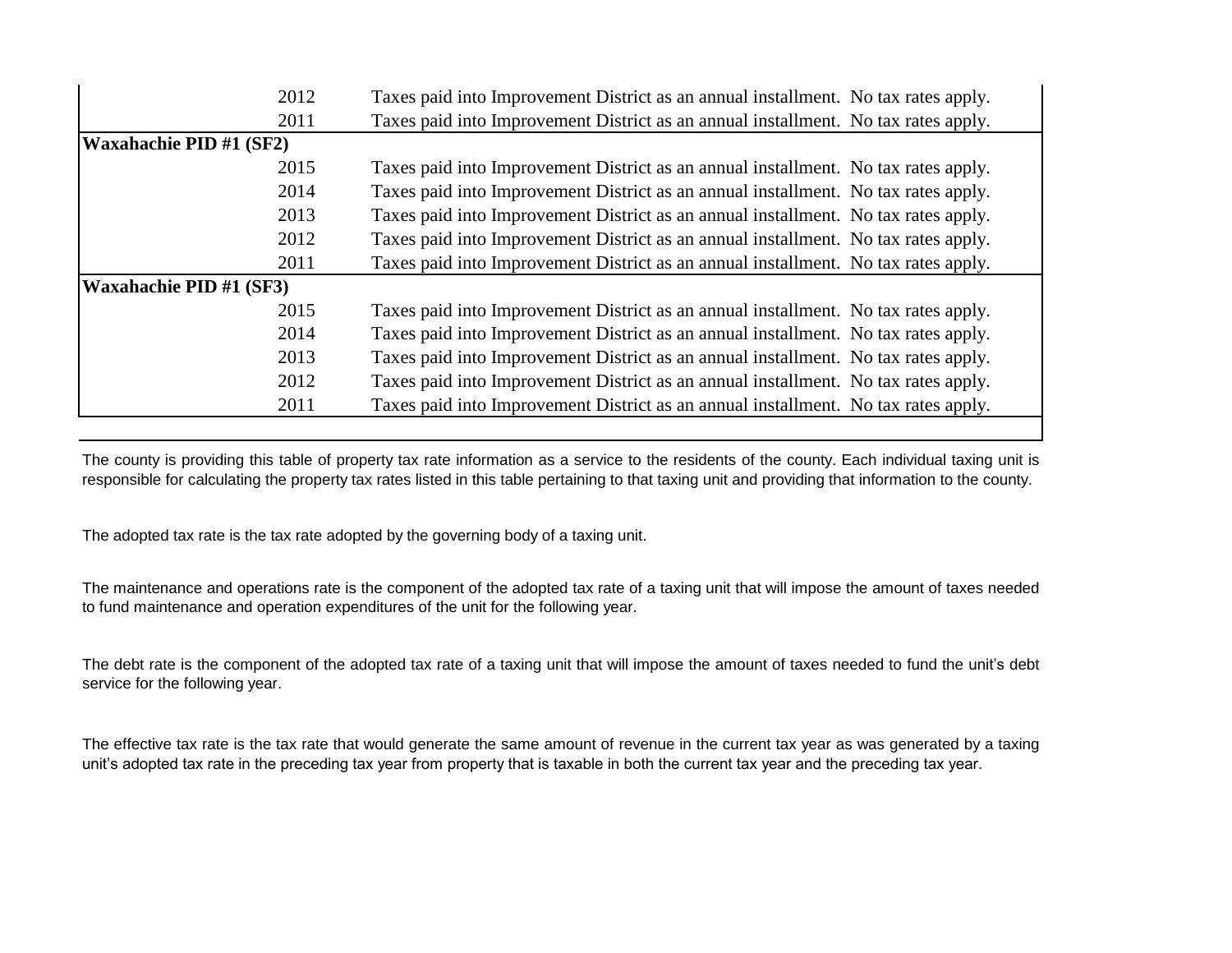The effective maintenance and operations rate is the tax rate that would generate the same amount of revenue for maintenance and operations in the current tax year as was generated by a taxing unit's maintenance and operations rate in the preceding tax year from property that is taxable in both the current tax year and the preceding tax year.

The rollback tax rate is the highest tax rate a taxing unit may adopt before requiring voter approval at an election. In the case of a taxing unit other than a school district, the voters by petition may require that a rollback election be held if the unit adopts a tax rate in excess of the unit's rollback tax rate. In the case of a school district, an election will automatically be held if the district wishes to adopt a tax rate in excess of the district's rollback tax rate.